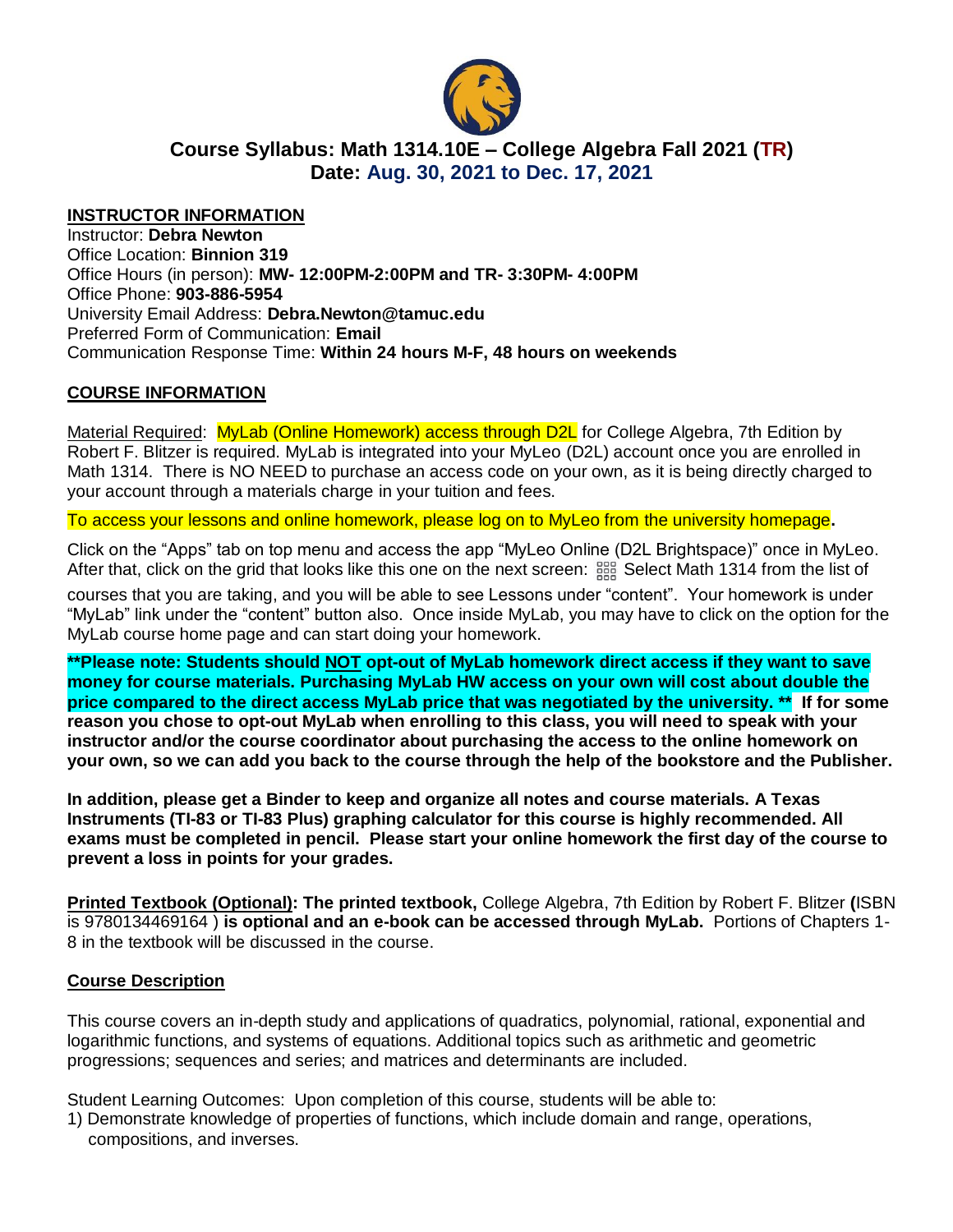- 2) Identify, interpret, and solve problems of various types of functions and their graphs, including but not limited to linear, quadratic, polynomial, rational, exponential, and logarithmic functions.
- 3) Apply graphing techniques for various functions.
- 4) Identify and develop basic sequences and series.
- 5) Solve systems of equations with various methods including elimination, substitution, Cramer's rule and matrices

## **Core Objectives:**

- 1. *Students will be able to analyze, evaluate, or solve problems when given a set of circumstances, data, texts, or art.* This common core objective will be assessed in exams and the departmental final exam for all sections of Math 1314.
- 2. *In written, oral, and/or visual communication, A&M-Commerce students will communicate in a manner appropriate to audience and occasion, with an evident message and organizational structure.* This common core objective will be assessed using common class activities/projects with class discussion over functions, sequences, logarithmic or exponential functions for all sections of Math 1314.
- 3. *Students will be able to interpret, test and demonstrate principles revealed in empirical data and/or observable facts.* This common core objective will be assessed using common class activities/projects with discussion over functions, homework, exam and departmental final exam for all sections of Math 1314.

### **COURSE REQUIREMENTS**

**Instruction:** Instruction will be delivered in class and on D2L through lectures, demonstration and models, videos, and some group work, based on time available.

**Attendance & Continual Enrollment**: Attendance will be taken at the beginning each class. In certain circumstances, logging into D2L and completing assignments may also be used to determine part of your attendance. Students need to actively participate in class to receive credit. **Attendance and participation are a must to be able to do well in this class**. It is expected that students follow the guidelines set forth by the Class Attendance Policy in the current Undergraduate Catalogue.

If students represent an athletic team for this university, departmental team, scholastic team, choir, or other group and must miss class, notify me in writing with the appropriate documentation within one week of the absence in order not to be counted absent. Arrangements for make-up work will be made at that time.

### **\*\*\* All students should be aware that they are NOT allowed to drop this math course, and that they must be continually enrolled in a math course until they have successfully completed their collegelevel math course (University Policy).\*\*\***

#### **For more information about the attendance policy please visit the [Attendance](http://www.tamuc.edu/admissions/registrar/generalInformation/attendance.aspx) webpage and [Procedure 13.99.99.R0.01.](http://www.tamuc.edu/aboutUs/policiesProceduresStandardsStatements/rulesProcedures/13students/academic/13.99.99.R0.01.pdf)**

<http://www.tamuc.edu/admissions/registrar/generalInformation/attendance.aspx> [http://www.tamuc.edu/aboutUs/policiesProceduresStandardsStatements/rulesProcedures/13students/acade](http://www.tamuc.edu/aboutUs/policiesProceduresStandardsStatements/rulesProcedures/13students/academic/13.99.99.R0.01.pdf) [mic/13.99.99.R0.01.pdf](http://www.tamuc.edu/aboutUs/policiesProceduresStandardsStatements/rulesProcedures/13students/academic/13.99.99.R0.01.pdf)

**Homework**: Homework will be assigned every class period. **\*\*\*Students are required to complete homework using the MyLab online homework system.\*\*\* Homework is due in a week after the day that is assigned (or before the exam day, whichever comes first). Please do not wait until the due dates to complete your homework to avoid emergency situations and technically difficulties.** You can use various help features within MyMathLab and try problems you miss again until you get them right and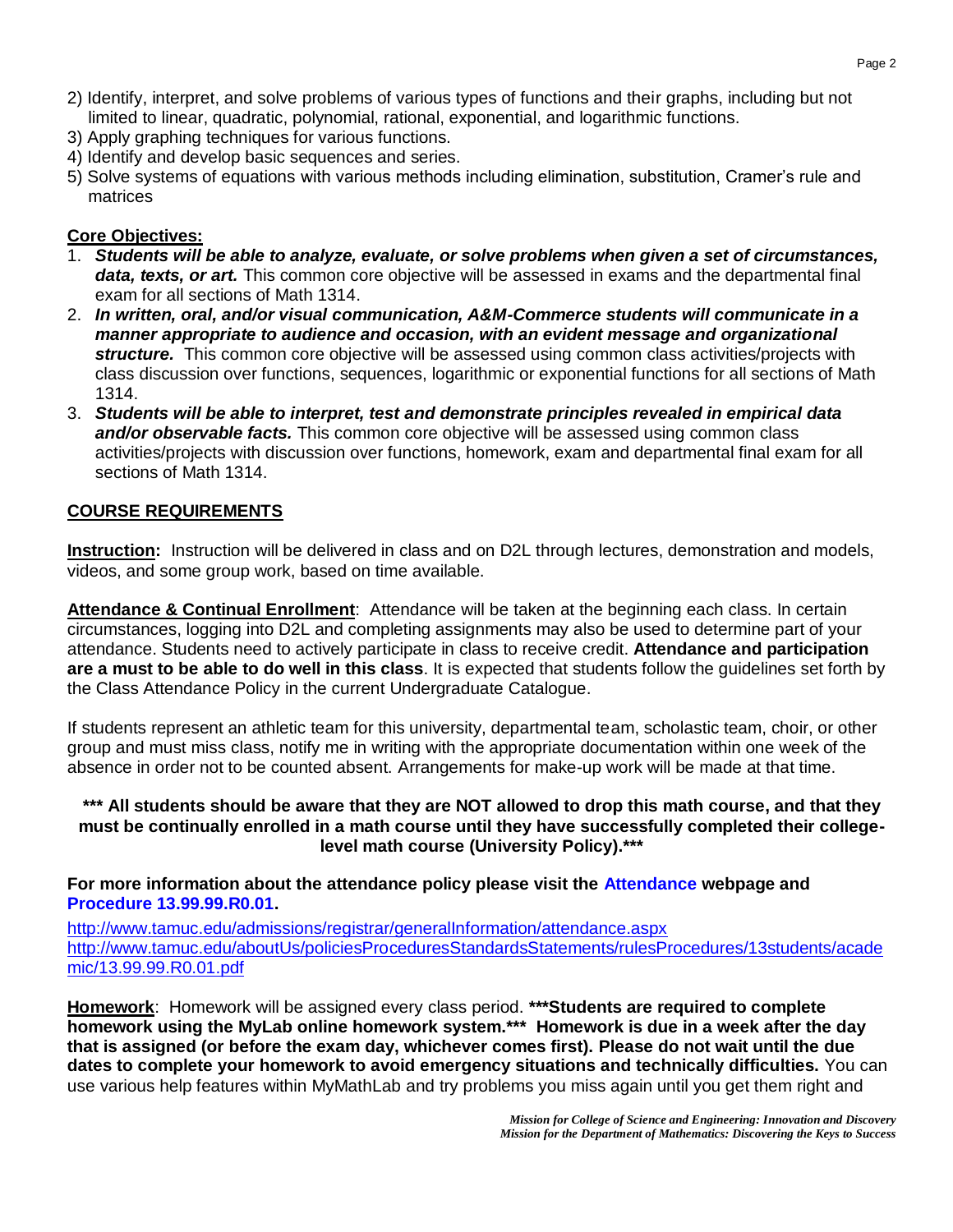fully understand the topic. **It is my expectation that you should have a 100 on each homework assignment because of this.**

If a student experiences any technical difficulties with MyLab, be sure to use the online help and technical support from the software company. If a student continues to have trouble accessing or navigating the software, please contact instructor through for some individual help.

**Quizzes**: Quizzes will be given periodically. Be sure to attend classes, so you don't miss the in-class quizzes. There may also be quizzes given on D2L. Please keep up with their due dates.

**Class Activities/Projects:** Application problems with class discussion over functions, sequences, logarithmic or exponential functions related to course materials will be assigned during the semester. Be sure to attend all classes in order to participate in the class activities with class discussion.

**Exams**: There are three scheduled exams and a comprehensive final exam. **Face-to-Face testing is required for face-to-face classes. In general, students will take exams in class with their instructor. A make-up exam may only be arranged if it is a documented excused absence. Make-up exams will be taken with the instructor or in an approved testing center. All make-up exams need to be taken before the graded exams are returned back to other students.**

Partial credit may be given on exams IF all work is neatly shown for determination of the student's mistakes. While taking exams, **CELL PHONES AND OTHER ELECTRONIC DEVICES MUST BE TURNED OFF AND STORED OUT OF THE STUDENT'S REACH. The only electronic device allowed during tests and quizzes is a stand-alone calculator (such as a TI-34, TI-83, TI-84, etc.), and only with the instructor's permission. All exams must be completed in pencil.**

I realize that at times throughout the semester, emergency situations may arise that affect a student's performance on an exam or even prevent a student from attending on an exam day. **I can replace the lowest exam grade with the student's grade on the corresponding portion of the final exam, provided the final exam score is higher.** This provision will only be applied to **ONE** exam, so students should make every effort to be present and well-prepared for all exams.

### **A review and answer key will be available prior to each exam. Be sure to take advantage of this valuable resource!!**

\* University Authorized Excuses: 1) Participation in a required/authorized university activity; 2) Verified illness; 3) Death in a student's immediate family; 4) Obligation of a student at legal proceedings in fulfilling responsibility as a citizen; and others determined by individual faculty to be excusable (e.g., elective University activities, etc.)

### **Test dates are tentative and are subject to change:**

**See the Class Schedule on the last page for exam dates.**

**Optional Final Exam**: The final exam will be a departmental, comprehensive exam. It is scheduled on **Monday, Dec. 13, 2021**. This semester, students have the option to opt NOT to take final exam IF he/she fulfill these requirements:

- The student has a passing average grade after exam 3 and is happy with the final average, AND
- The student has completed the last assignment of final exam practice questions on MyLab with a passing grade, AND
- Inform the teacher clearly that he/she opt out of final exam before the day of the final exam.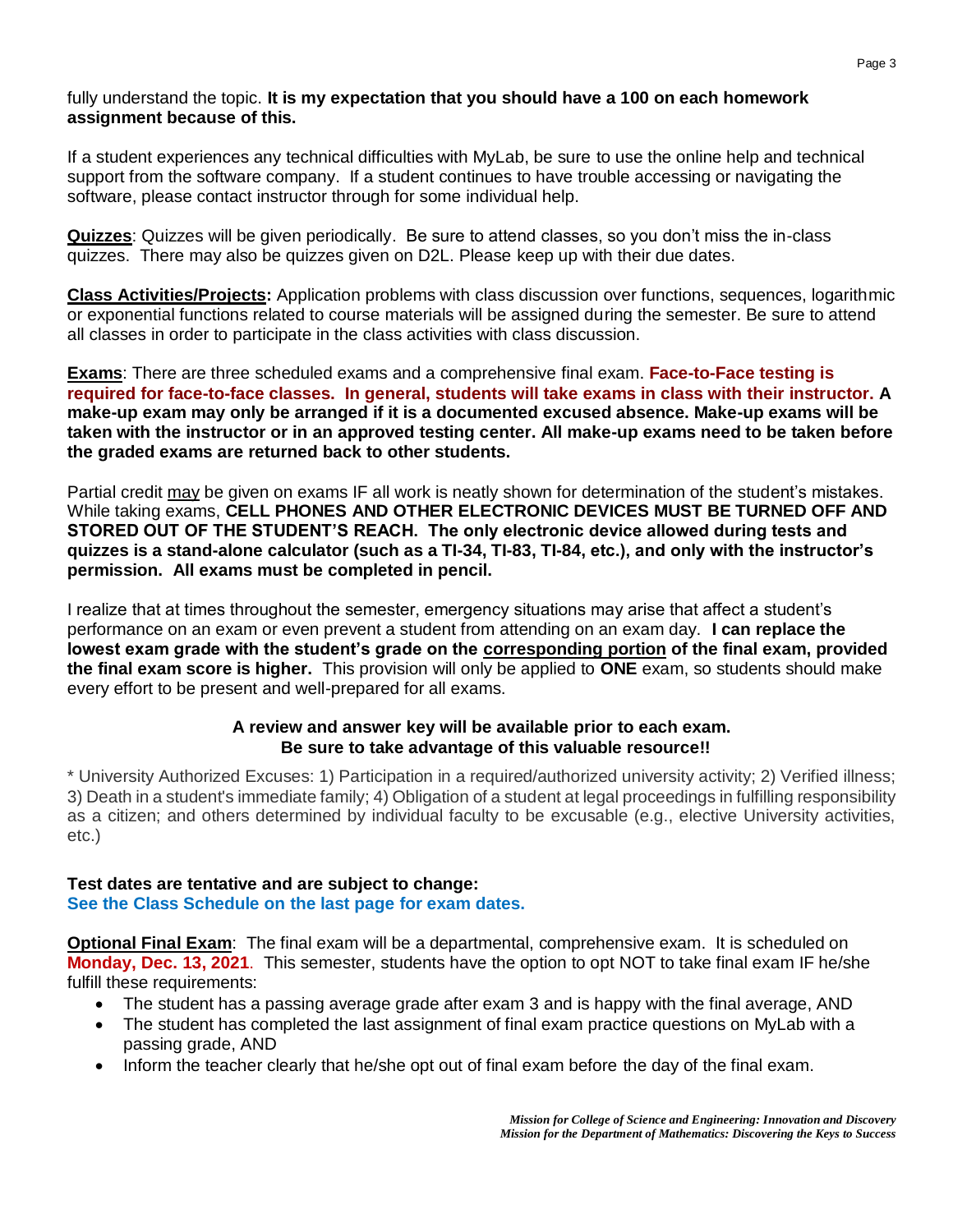In this case, the average of all the exams taken before final exam will be counted as 75% and together with the daily grades of 25% to make up for the 100% of the final grade.

On the other hand, if students opt to or need to take the final exam, the final exam grade can also be used to replace the one lowest exam grade. Students will then follow the grading policy outlined below to calculate for the final grade for the course.

### **Grading**

| <b>Daily</b>                                                        | 25%  |  |  |
|---------------------------------------------------------------------|------|--|--|
| Homework and Practice Questions for Exams on MyLab<br>15%           |      |  |  |
| Attendance, D2L Daily Work, Notes, Projects & Surveys<br>5%         |      |  |  |
| Quizzes<br>5%                                                       |      |  |  |
|                                                                     |      |  |  |
| <b>Exam Average</b>                                                 | 75%  |  |  |
| The average scores of All Exams                                     |      |  |  |
| Exam 2<br><b>Optional Final Exam</b><br>Exam 1<br>Exam <sub>3</sub> |      |  |  |
| (You have 1 attempt for each exam)                                  |      |  |  |
| <b>Total</b>                                                        | 100% |  |  |
| Creding Ceoler, Credes will be seeigned using the standard seeler   |      |  |  |

**Grading Scale: Grades will be assigned using the standard scale:** 

**A = 90-100+ B = 80-89.9, C = 70-79.9 D = 60-69.9 F = 59.9 or below**

### **TECHNOLOGY REQUIREMENTS**

Students need to **check their MyLeo e-mail regularly** for class announcements.

Access to a **computer,** the **internet, MyLeo, D2L,** and **MyLab** will be needed for online homework assignments.

**A scanner or a cell phone with a free scan app** (CamScanner or Adobe Scan is recommended) that allows you to scan written work and save as a pdf file is required.

**Access to a printer** will be helpful if you want to print out class handouts.

The **graphing calculator of TI 83/TI 84** or equivalent are highly recommended. Calculators other than Texas Instruments calculators may be used but classroom instruction on calculators will be given for TI equipment only. \*\*Note: Calculators that solve problems for students, including but not limited to TI-Nspire, TI 89 or higher, Casio Prizm, Casio Touch or higher are **NOT** allowed to be used for this class. \*\* Students are also required to clear the memory of graphing calculators before and after each exam.

**Calculator Loan Program**: The Mathematics Department (Binnion 305) has set up a calculator loan program to support students. Students can borrow a calculator for a semester with a fee (\$10 to \$15 for TI-83/84). It is on a first come, first served basis.

### **MyLeo Online Learning Management System (LMS):**

**D2L in MyLeo:** All course sections offered by Texas A&M University-Commerce have a corresponding course shell in the myLeo Online Learning Management System (LMS). Below are technical requirements: LMS Requirements:

<https://community.brightspace.com/s/article/Brightspace-Platform-Requirements>

LMS Browser Support:

[https://documentation.brightspace.com/EN/brightspace/requirements/all/browser\\_support.htm](https://documentation.brightspace.com/EN/brightspace/requirements/all/browser_support.htm) YouSeeU Virtual Classroom Requirements:

<https://support.youseeu.com/hc/en-us/articles/115007031107-Basic-System-Requirements>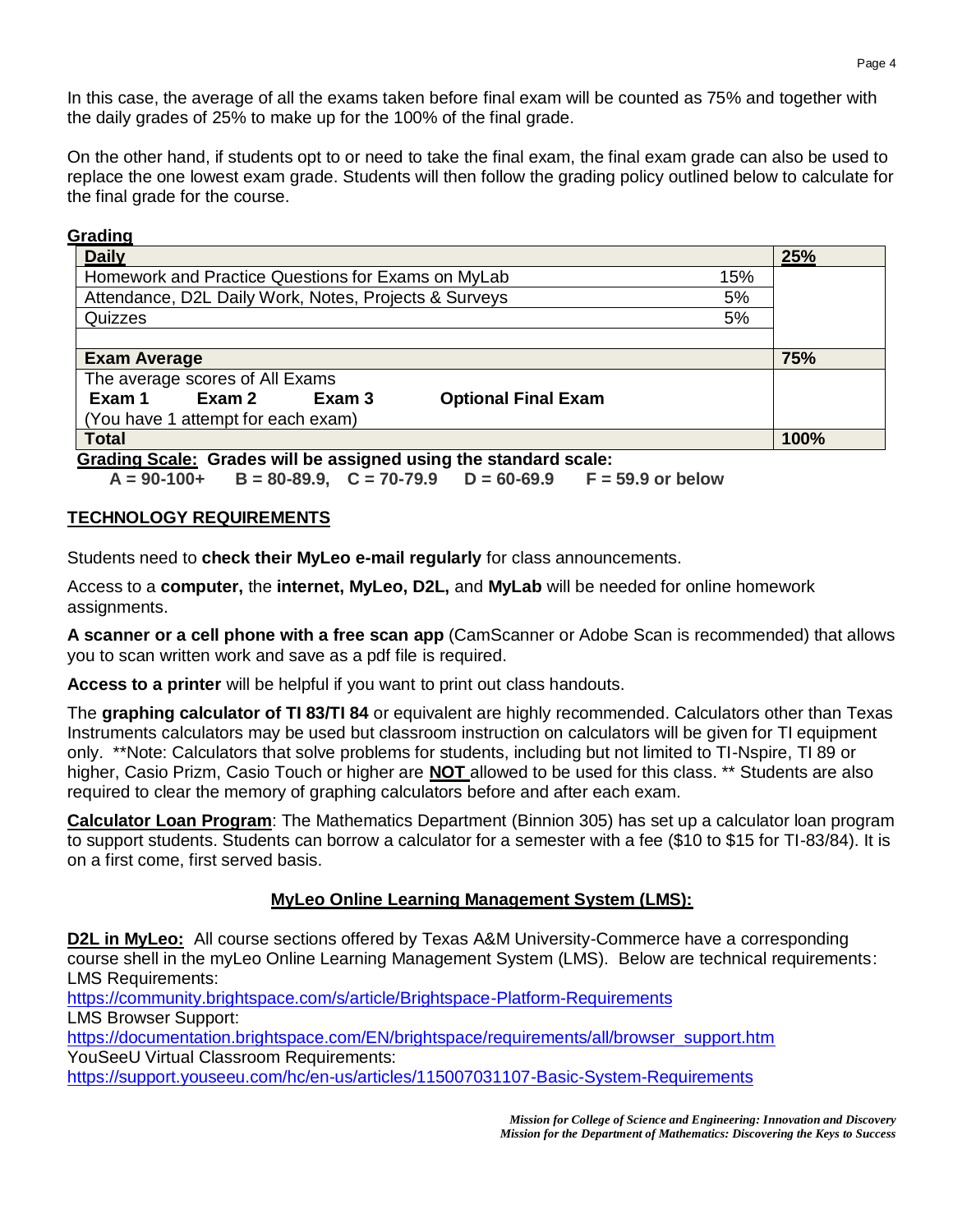Access and Navigation in MyLeo/D2L

MyLeo Support: You will need your campus-wide ID (CWID) and password to log into your course in D2L. If you do not know your CWID or have forgotten your password, contact the Center for IT Excellence (CITE) at 903.468.6000 or [helpdesk@tamuc.edu.](mailto:helpdesk@tamuc.edu)

Note: Personal computer and internet connection problems do not excuse the requirement to complete all course work in a timely and satisfactory manner. Each student needs to have a backup method to deal with these inevitable problems. These methods might include the availability of a backup PC at home or work, the temporary use of a computer at a friend's home, the local library, office service companies, Starbucks, a TAMUC campus open computer lab, etc.

Communication and Support: If you have any questions or are having difficulties with the course material, please contact your Instructor.

**Technical Support:** If you are having technical difficulty with any part of Brightspace, please contact Brightspace Technical Support at 1-877-325-7778. Other support options can be found here: <https://community.brightspace.com/support/s/contactsupport>

## **COMMUNICATION AND SUPPORT**

**Interaction with Instructor Statement:** It is important that students are actively engaged in class activities. Questions are welcome in the classroom. Students are welcome to schedule an appointment with their instructor for extra help outside classroom during office hours.

**Student Health Services** is located at Henderson Hall (Corner of Lee St. and Monroe St.). It offers health care to the student body of Texas A&M University – Commerce and provides primary health care services including the treatment of illness, injury, and women's health. **Tel:** (903) 886-5853.

**University Police Department** is located at Henderson Hall. For Emergency, please call: 911 For Non-Emergency, please call: 903.886.5868

### **COURSE AND UNIVERSITY PROCEDURES/POLICIES**

**Getting Help Outside of Office Hours:** Free tutoring is available for students who need help with their math courses.

The **Math Skills Center**, located in Binnion 328, is open *Monday to Thursday 10 am – 6 pm. Friday 10 am – 2 pm.*

The **Academic Success Center** offers tutoring in the library, as well as Supplemental Instruction. Their hours can be found on the university web site. Also, each student has available tutoring hours through the online tutoring service, tutor.com. Additional details can be found here: <https://www.tamuc.edu/campusLife/campusServices/academicSuccessCenter/tutorInfo/default.aspx>

**Online Tutoring: Each student receives 3 free hours from [www.tutor.com/tamuc.](http://www.tutor.com/tamuc) Use your MyLeo Log in and Password to access this.** You can contact the instructor if you need additional free tutoring hours.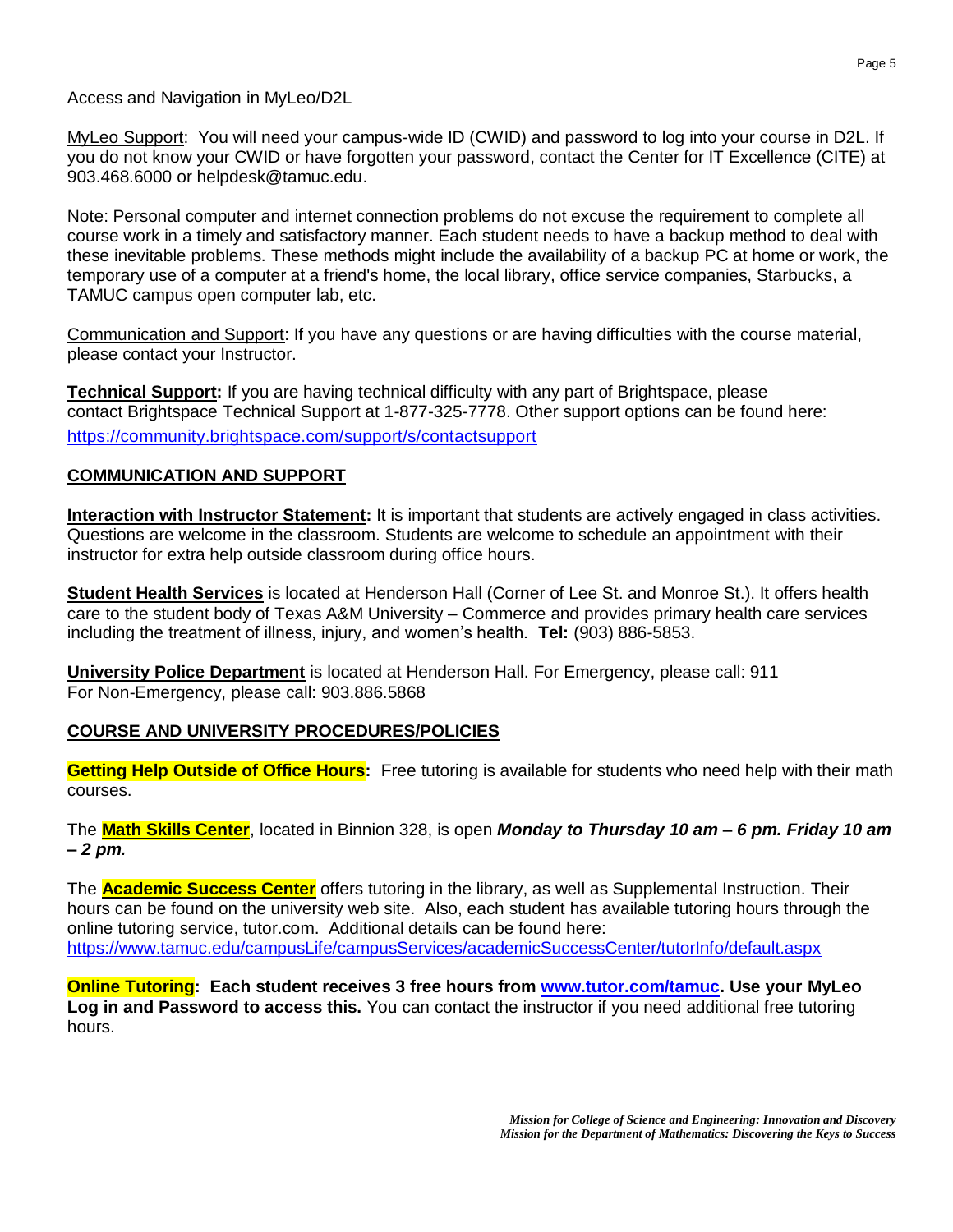In addition, **Mach III/TRIO Services,** located in the Halladay Student Services building, Room 300, is available to students who meet certain criteria, such as being a first-generation college student, etc. Contact TRIO at 903-886-5833.

**Academic Testing Center (ATC)** in Ferguson (Social Sciences Building Room 308) is a place that you can schedule make-up exam **if approved by your teacher** and the math department. The operating hours for the ATC are Monday through Thursday 10 a.m. to 6 p.m. and Friday 10 a.m. to 3 p.m.

### *Syllabus Change Policy:*

The syllabus is a guide. Circumstances and events, such as student progress, may make it necessary for the instructor to modify the syllabus during the semester. Any changes made to the syllabus will be announced in advance.

**Academic Integrity**: In order to ensure fairness and high academic standards, any actions which violate the principles of academic integrity through dishonesty or cheating are given serious consideration. In order to understand what constitutes a violation of academic integrity and the consequences of such behavior, the university's policies may be reviewed at:

[http://www.tamuc.edu/aboutUs/policiesProceduresStandardsStatements/rulesProcedures/13students/undergr](http://www.tamuc.edu/aboutUs/policiesProceduresStandardsStatements/rulesProcedures/13students/undergraduates/13.99.99.R0.03UndergraduateAcademicDishonesty.pdf) [aduates/13.99.99.R0.03UndergraduateAcademicDishonesty.pdf.](http://www.tamuc.edu/aboutUs/policiesProceduresStandardsStatements/rulesProcedures/13students/undergraduates/13.99.99.R0.03UndergraduateAcademicDishonesty.pdf) In particular, awareness of the following definitions is essential in order to know what represents academic dishonesty (pages 6 – 7):

"**Cheating**: Intentionally using or attempting to use unauthorized materials, information, notes, study aids or other devices or materials in any academic exercise. Unauthorized materials may include anything or anyone that gives a student assistance, and has not been specifically approved in advance by the instructor." "**Complicity**: Intentionally or knowingly helping, or attempting to help, another to commit an act of academic dishonesty."

"**Plagiarism**: The appropriation of another person's ideas, processes, results, or words without giving appropriate credit."

Furthermore, cheating in this course is defined as the following:

- Giving or receiving answers during an exam or quiz.
- Viewing the exam or quiz answers of nearby classmates.
- Having notes/practice work available during quizzes or tests.
- Possession or access to test items before the test is given.
- Deception in getting an excused absence to obtain the undeserved opportunity to make-up work.
- Use of cell phones or text messaging technology during exams or quizzes **(such as iPods, smart watches, etc.). IF ONE OF THESE DEVICES IS AVAILABLE, IN ANY WAY, DURING AN EXAM OR QUIZ, THE STUDENT WILL NOT BE ALLOWED TO PROCEED WITH THE EXAM OR QUIZ AND MAY BE SUBJECT TO PENALTIES TO THEIR GRADE.**
- Improper citations in written works, or using another person's ideas and words as students own without giving proper credit.
- **Any** method, no matter how well rationalized or accepted, which improves a person's grade by any means other than study and skillful performances on exams and/or other assignments.

While majority of students are honest in doing their school work, due to recent cheating events, action must be taken to protect the academic integrity of classrooms**. There is a NO TOLERANCE policy for cheating, and if a student is caught cheating, the event is subject to reporting and placement on the student's academic record. No grade will be received for any assignments for which cheating has occurred.**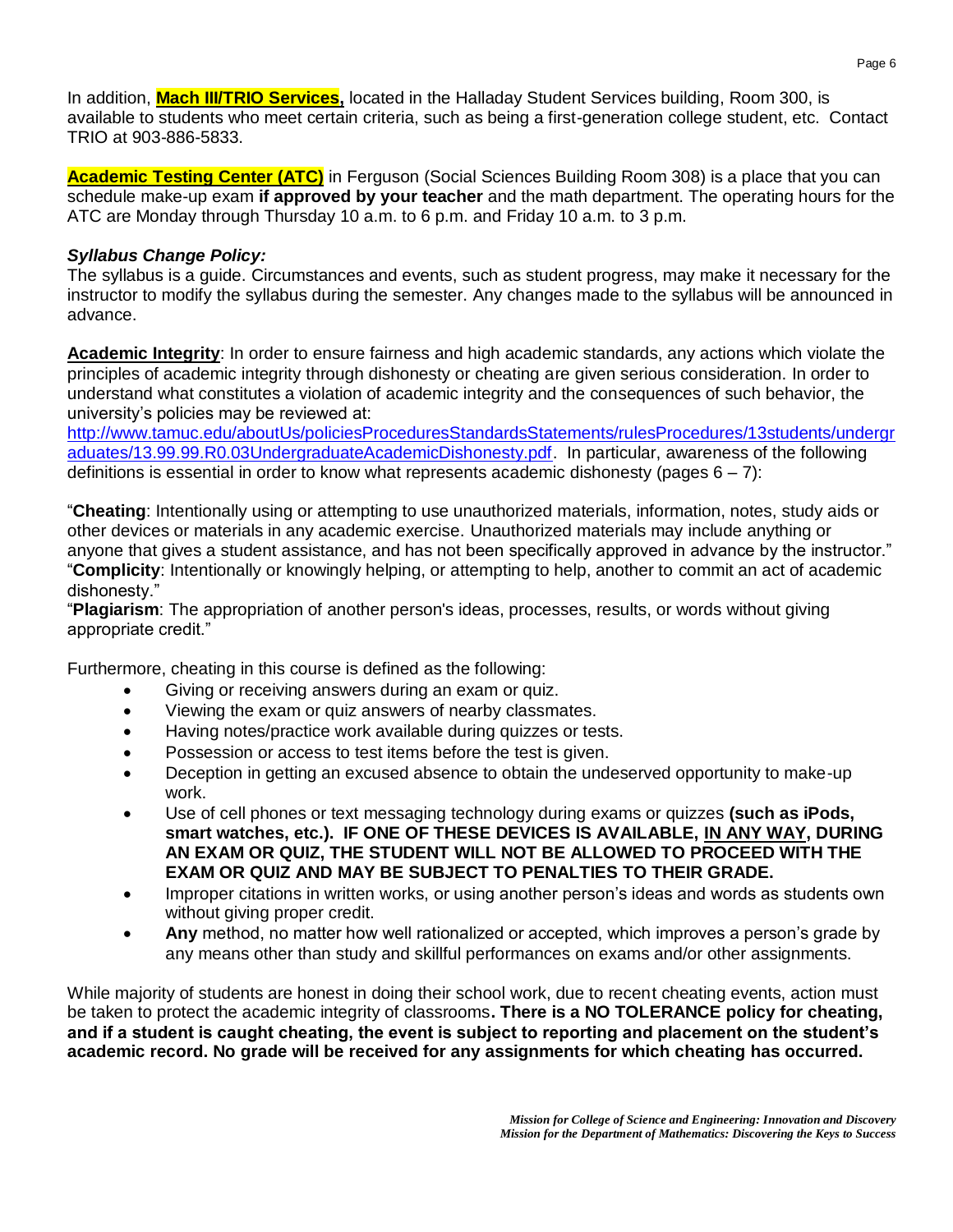In summary, students found guilty of an act of academic dishonesty in this course will be subject to the disciplinary actions listed in the university policies. This includes several possible penalties, depending on the severity and number of the incidents, which will be taken into account when specifying disciplinary actions.

**Classroom Behavior**: Appropriate classroom behavior is required to attend this class. All cell phones and electronic devices must be put on silent or turned off during class. NOTE: THIS INCLUDES BLUETOOTH AND OTHER DEVICES THAT ARE PLACED IN THE EAR. Phones and electronics are distractions for the instructor and the other students in the class. All people will be treated with respect and talking that disrupts the class is not allowed. If disruptions occur during class time, a student will be asked to leave class and will earn a zero on any applicable grades for that class period. Serial disrupters will be asked to withdraw from this class.

**Early Intervention for First Year Students**: Early intervention for freshmen is designed to communicate the University's interest in their success and a willingness to participate fully to help students accomplish their academic objectives. Grades for students in freshmen level classes will be reported to the Registrar's Office at the end of the fifth week of class during the fall and spring semesters. The Registrar's Office will report grades to students, Advising Services, Academic Departments (faculty advisors) and mentors. This procedure will allow students to be knowledgeable about their academic progress early in the semester. The university, through Advising Services, faculty advisors and mentors, will take steps to assist students who may be experiencing difficulty to focus on improvement and course completion. Grade reports may be mailed by the end of the sixth week of the semester.

**Student Conduct:** \*\*\* "All students enrolled at the University shall follow the tenets of common decency and acceptable behavior conducive to a positive learning environment." (Student's Guide Handbook, Policies and Procedures, Conduct). Rude and/or disruptive behavior will not be tolerated. No electronic devices (except calculators) are allowed during class time.. \*\*\* The use of vapor/e-cigarettes, smokeless tobacco, snuff and chewing tobacco are prohibited inside classrooms and university buildings.

The Code of Student Conduct is described in detail in the [Student Guidebook.](http://www.tamuc.edu/Admissions/oneStopShop/undergraduateAdmissions/studentGuidebook.aspx) <http://www.tamuc.edu/Admissions/oneStopShop/undergraduateAdmissions/studentGuidebook.aspx> Students should also consult the Rules of Netiquette for more information regarding how to interact with students in an online forum:<https://www.britannica.com/topic/netiquette>

**ADA Statement**, **Students with Disabilities**: The Americans with Disabilities Act (ADA) is a federal antidiscrimination statute that provides comprehensive civil rights protection for persons with disabilities. Among other things, this legislation requires that all students with disabilities be guaranteed a learning environment that provides for reasonable accommodation of their disabilities. If students have a disability requiring an accommodation, please contact: Office of Student Disability Resources and Services, Texas A&M University-Commerce, Gee Library- Room 162, Phone (903) 886-5150 or (903) 886-5835, Fax (903) 468- 8148, email: [StudentDisabilityServices@tamuc.edu.](mailto:StudentDisabilityServices@tamuc.edu) Website: <http://www.tamuc.edu/campusLife/campusServices/studentDisabilityResourcesAndServices/>

**Nondiscrimination Notice:** This statement presents the University's commitment to a safe, accepting environment for all students regardless of sexual orientation, gender identification, or gender expression: A&M-Commerce will comply in the classroom, and in online courses, with all federal and state laws prohibiting discrimination and related retaliation on the basis of race, color, religion, sex, national origin, disability, age, genetic information or veteran status. Further, an environment free from discrimination on the basis of sexual orientation, gender identity, or gender expression will be maintained.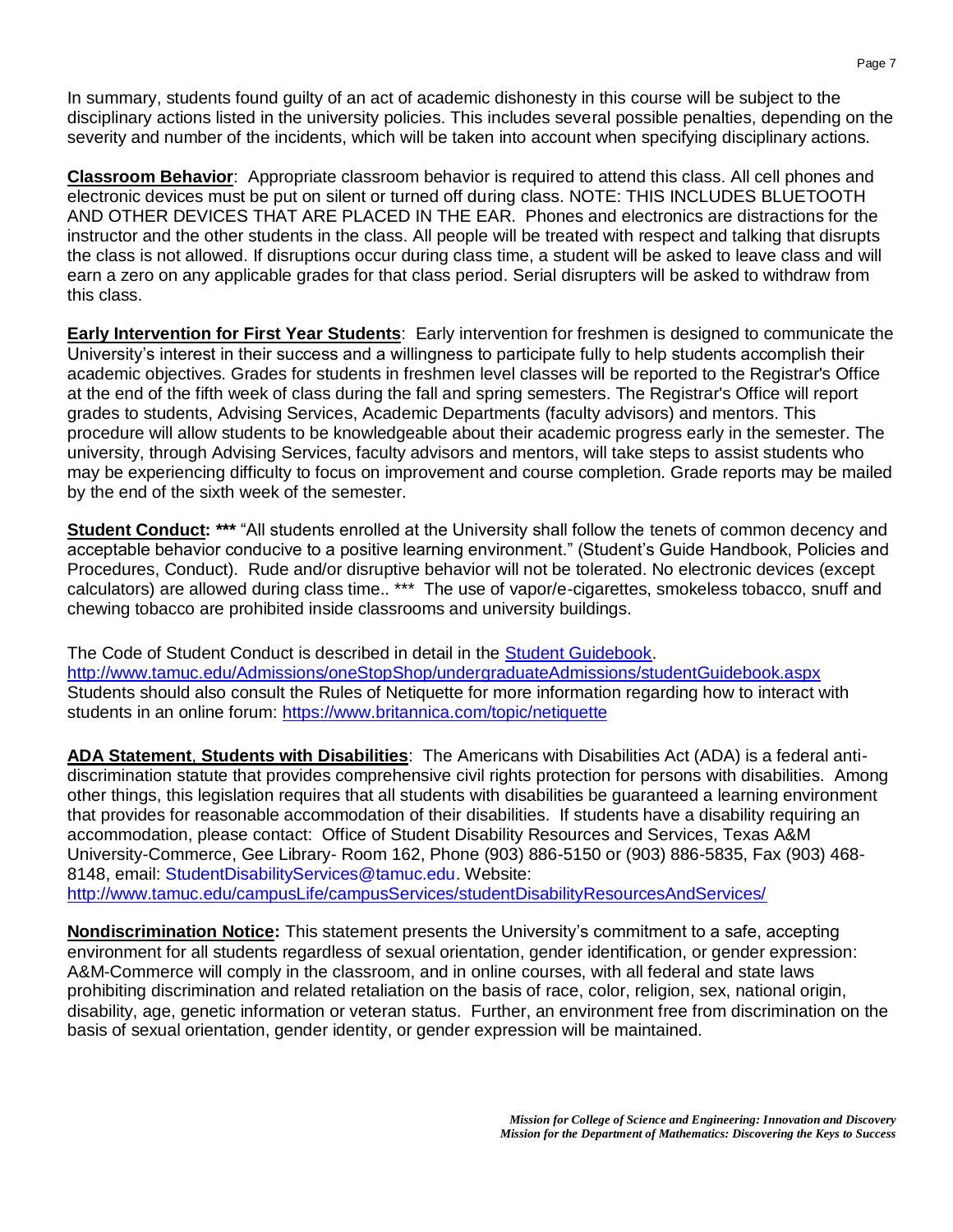**Texas Senate Bill - 11** (Government Code 411.2031, et al.) authorizes the carrying of a concealed handgun in Texas A&M University-Commerce buildings only by persons who have been issued and are in possession of a Texas License to Carry a Handgun. Qualified law enforcement officers or those who are otherwise authorized to carry a concealed handgun in the State of Texas are also permitted to do so. Pursuant to Penal Code (PC) 46.035 and A&M-Commerce Rule 34.06.02.R1, license holders may not carry a concealed handgun in restricted locations. For a list of locations, please refer to [\(http://www.tamuc.edu/aboutUs/policiesProceduresStandardsStatements/rulesProcedures/34SafetyOfEmplo](http://www.tamuc.edu/aboutUs/policiesProceduresStandardsStatements/rulesProcedures/34SafetyOfEmployeesAndStudents/34.06.02.R1.pdf) [yeesAndStudents/34.06.02.R1.pdf\)](http://www.tamuc.edu/aboutUs/policiesProceduresStandardsStatements/rulesProcedures/34SafetyOfEmployeesAndStudents/34.06.02.R1.pdf) and/or consult your event organizer). Pursuant to PC 46.035, the open

carrying of handguns is prohibited on all A&M-Commerce campuses. Report violations to the University Police Department at 903-886-5868 or 9-1-1.

**Counseling Services** The Counseling Center at A&M-Commerce, located in the Halladay Building, Room 203, offers counseling services, educational programming, and connection to community resources for students. Students have 24/7 access to the Counseling Center's crisis assessment services by calling 903- 886-5145. For more information regarding Counseling Center events and confidential services, please visit [www.tamuc.edu/counsel.](http://www.tamuc.edu/counsel)

### **University COVID-19 Policy**

The COVID-19 situation is constantly evolving, and the university policies in response to this are subject to change based on the recommendations and requirements given by the CDC, state and local leaders, and the Texas A&M University System. See the university website for more and up to date information.